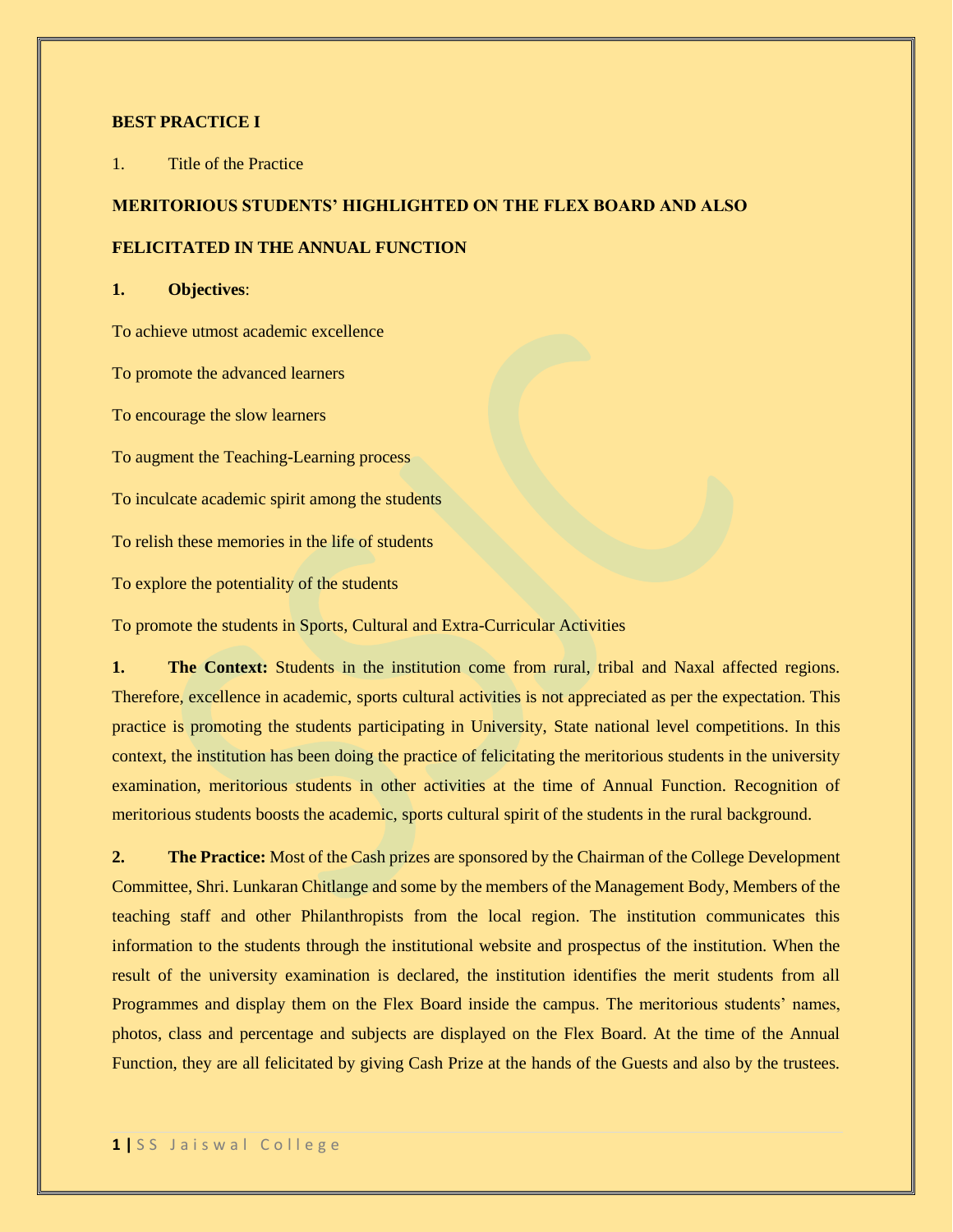Students who have performed in the field of sports and cultural events at different levels are also felicitated in the Annual Function.

**3. Evidence of Success:** The institution has successfully generated a competitive spirit among the students in all Programmes. As a result of this practice, there is vertical progress in the number of prize winners in the institution. The impact of this practice is tremendous and the slow learners are inspired by the meritorious students' academic achievements. Those students who are excelled in sports and cultural fields are also felicitated in the Annual Function. All the students are inspired by the felicitation Programme.

#### **4. Problems Encountered and Resources required:** Even though, the individuals who are

Sponsoring the Cash Prizes in the present context are not increasing the cash prizes. Therefore, there is a need of finding new sponsors. Therefore, the institution cannot increase the Cash prizes there is a need of mobilizing funds from outside to extend this practice with more impact.

………………………………………………………………………………………………………….

#### **BEST PRACTICE II**

1. Title of the Practice

### **MENTORING SYSTEM FOR SCHOLARSHIP**

#### 1. **Objectives:**

To ensure scholarship to all eligible students

To fill up the Scholarship Form correctly by the students

To avoid any type of problems for the students

**1. The Context:** Most of the students are coming from educationally backward classes. Therefore, many of the students commit some mistakes in the Scholarship Form and sometimes they do not attach all the relevant documents along with the Form. Under these circumstances, it is very necessary to form such a Mentoring System to save eligible students from being deprived of the scholarship.

**2. The Practice:** The information about the different types of scholarships and the name of the committee members are displayed in a key place on campus to the students and also uploaded the same on the website. The eligible students submit the online form of scholarship in the Maha-DBT portal of Govt. of Maharashtra. The students approach the supportive committee members along with a hard copy of the